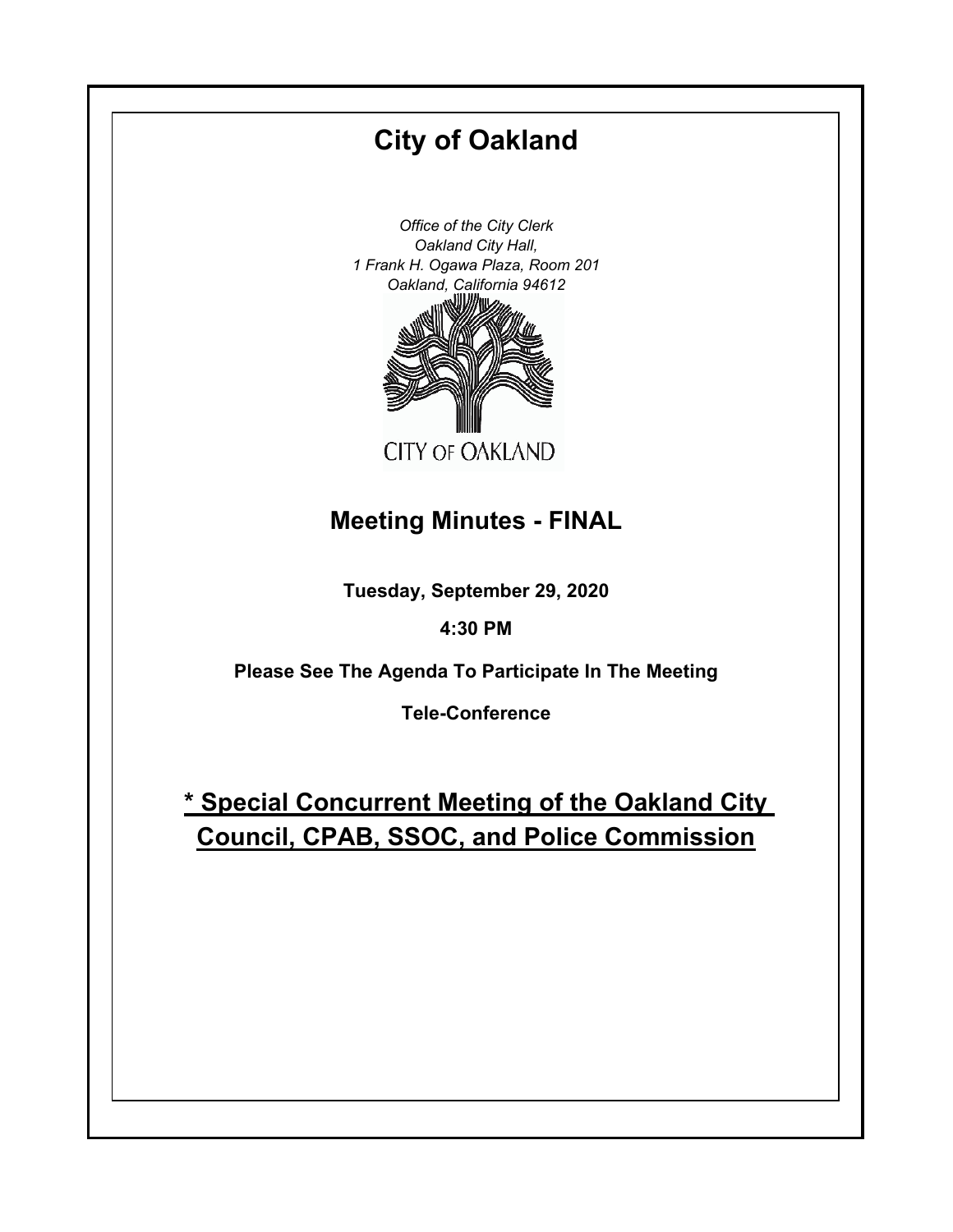Pursuant to the Governor's Executive Order N-29-20, all members of the City Council as well as the City Administrator, City Attorney and City Clerk will join the meeting via phone/video conference and no teleconference locations are required.

PUBLIC PARTICIPATION

The public may observe and/or participate in this meeting many ways.

## OBSERVE:

• To observe, the public may view the televised video conference by viewing KTOP channel 10 on Xfinity (Comcast) or ATT Channel 99 and locating City of Oakland KTOP – Channel 10

• To observe the meeting online from the City's Agenda Meeting Calendar, at the noticed meeting time, please click on https://oakland.legistar.com/calendar.aspx and click on the "In Progress" link under "Video" for the corresponding meeting.

• To observe the meeting by video conference, please click on this link:

https://us02web.zoom.us/j/86487030367 at the noticed meeting time.

• To listen to the meeting by phone, please call the numbers below at the noticed meeting time: Dial (for higher quality, dial a number based on your current location):

US: +1 669 900 6833 or +1 253 215 8782 or +1 346 248 7799 or +1 929 436 2866 or +1 301 715 8592 or +1 312 626 6799 Webinar ID: 864 8703 0367

If asked for a participant ID or code, press #.

### COMMENT:

ALL PUBLIC COMMENT ON ACTION ITEMS WILL BE TAKEN AT THE BEGINNING OF THE MEETING UNDER ITEM 1. COMMENT FOR ITEMS NOT ON THE AGENDA WILL BE TAKEN UNDER OPEN FORUM AT THE END OF THE MEETING

There are three ways to submit public comments.

• eComment. To send your comment directly to Council members and staff BEFORE the meeting starts please click on https://oakland.legistar.com/calendar.aspx and click on the "eComment" link for the corresponding meeting. Please note that eComment submission closes five (5) minutes before posted meeting time.

• To comment by Zoom video conference, click the "Raise Your Hand" button to request to speak when Public Comment is being taken on a eligible agenda item at the beginning of the meeting. You will be permitted to speak during your turn,allowed to comment, and after the allotted time, re-muted. Instructions on how to "Raise Your Hand" is available at:

https://support.zoom.us/hc/en-us/articles/205566129 - Raise-Hand-In-Webinar.

• To comment by phone, please call on one of the above listed phone numbers. You will be prompted to "Raise Your Hand" by pressing "\*9" to speak when Public Comment is taken. You will be permitted to speak during your turn, allowed to comment, and after the allotted time, re-muted. Please unmute your self by pressing \*6.

If you have any questions, please email Asha Reed, Assistant City Clerk at AReed@oaklandca.gov.

- Office of the City Clerk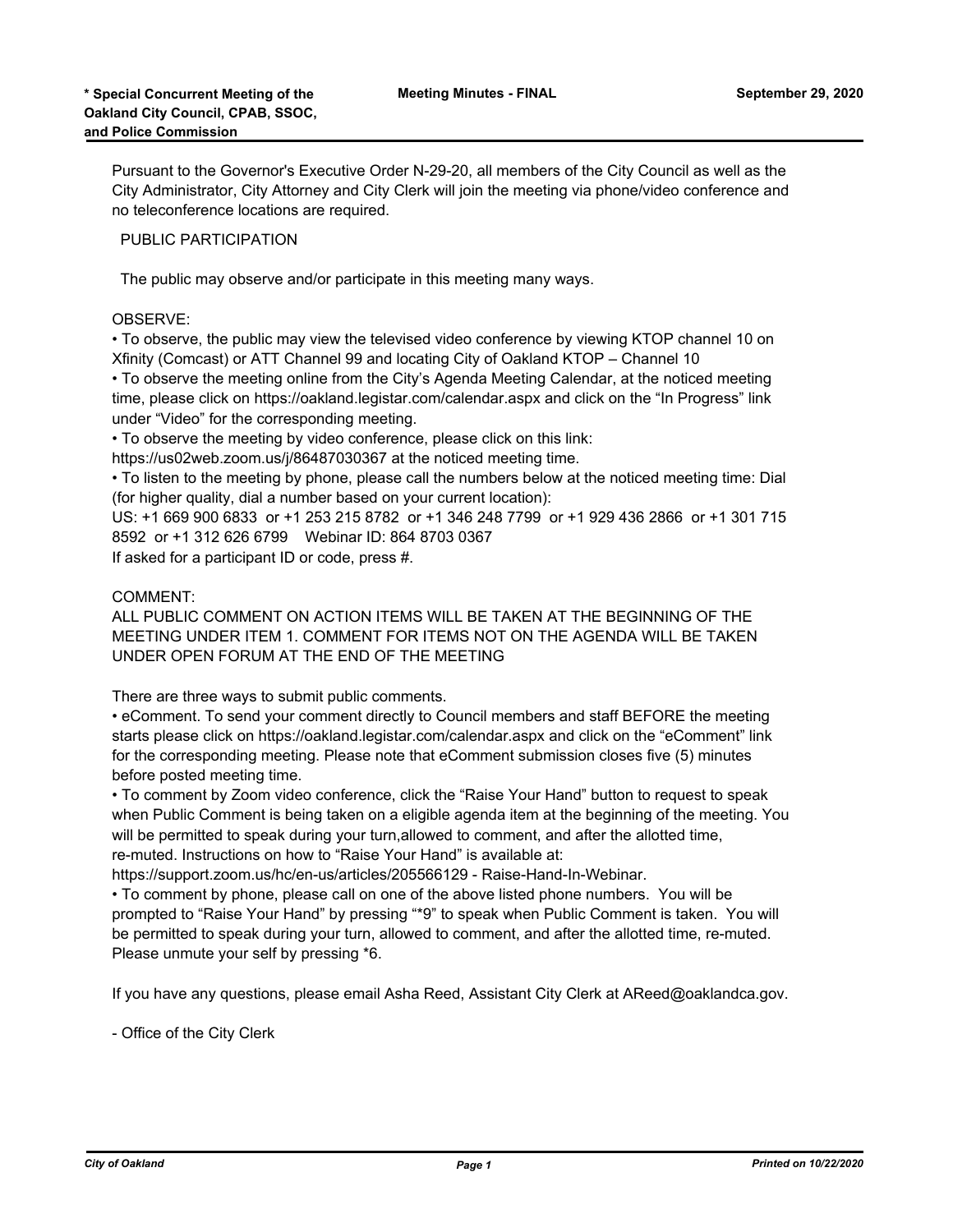**The Special Concurrent Meeting of the Oakland City Council, CPAB, SSOC, and Police Commission was held on the above date. Opening with the Pledge of Allegiance, the meeting was convened at 4:30pm.**

# **ROLL CALL / CITY COUNCIL**

Present 7 - Nikki Bas, Noel Gallo, Dan Kalb, Rebecca Kaplan, Laurence E. Reid, Loren Taylor, and Sheng Thao

**Absent** 1 - Lynette McElhaney

# **1 PUBLIC COMMENT COMMENT ON ALL ACTION ITEMS WILL BE TAKEN AT AT THIS TIME. COMMENTS FOR ITEMS NOT ON THE AGENDA WILL BE TAKEN DURING OPEN FORUM.**

**3** Subject: Gun Violence Top Law Enforcement Priority Discussion

From: Council President Kaplan

Recommendation: Receive An Informational Report Regarding Making Guns The Top Law Enforcement Priority For Oakland; Supporting The Decrease Of Illegal Guns And Gun Violence By Increasing Gun Tracing, Improving Response Time To Shooting Notifications, And Prioritizing Response To Gun Crime [20-0628](http://oakland.legistar.com/gateway.aspx?m=l&id=/matter.aspx?key=31611)

**Attachments: [View Report](http://oakland.legistar.com/gateway.aspx?M=F&ID=bcd0fda8-5696-46fe-acba-e9cf4c43186c.pdf)** 

*The Agenda was modified to have the items taken in the following order; 3, 4 then item 2.*

**A motion was made by Loren Taylor, seconded by Larry Reid, that this matter be Received and Filed. The motion carried by the following vote:**

- **Aye:** 7 Bas, Gallo, Kalb, Kaplan, Reid, Taylor, and Thao
- Absent: 1 McElhaney

**NO VOTE:** 0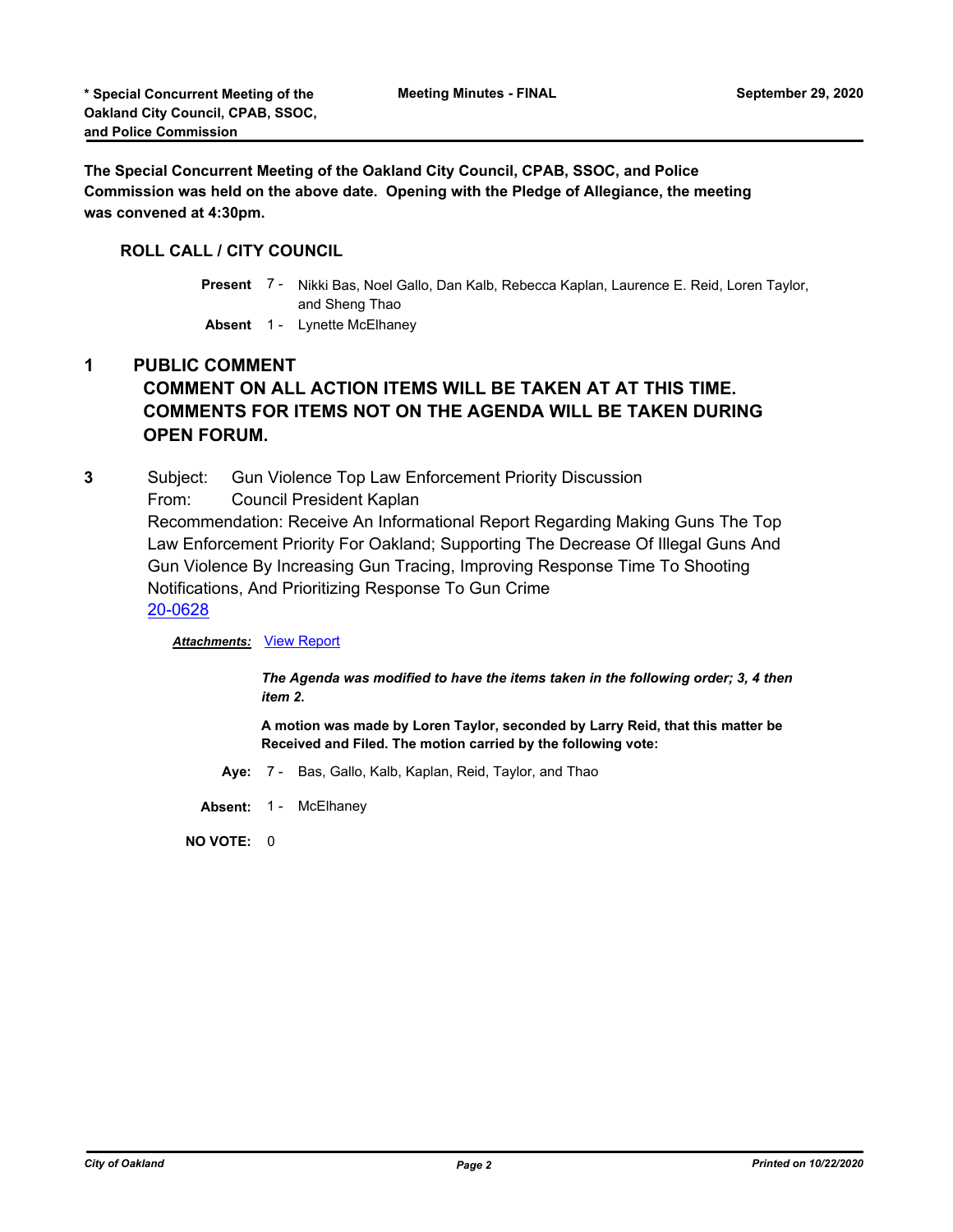**4** Subject: Violence Reduction Efforts Through Measure Z Of 2014 From: Office Of The City Administrator

Recommendation: Receive The Following Informational Items;

1) Receive An Informational Report From The Oakland Police Department, Department Of Violence Prevention, Oakland Fire Department And Department Of Race And Equity On Efforts To Reduce Violence In Oakland Through The Measure Z - Public Safety And Services Violence Prevention Act Of 2014 Presented To The City Council, Safety And Services Oversight Commission, Community Policing Advisory Board, Police Commission, And Reimagining Public Safety Task Force; [20-0673](http://oakland.legistar.com/gateway.aspx?m=l&id=/matter.aspx?key=31656)

**Attachments: [View Report](http://oakland.legistar.com/gateway.aspx?M=F&ID=a5f5fdd1-2c30-4a77-9756-a18da6ede2bb.pdf)** 

[View Presentation](http://oakland.legistar.com/gateway.aspx?M=F&ID=c2af7617-f6ba-4930-97bc-dad09c76c16b.pdf) [View Attachment A - Oakland Ceasefire Evaluation](http://oakland.legistar.com/gateway.aspx?M=F&ID=cb9631bb-6e69-48fa-b5d8-4085521ccfbb.pdf) [View Attachment B - 2017 Annual Evaluation Oakland Meas Z by](http://oakland.legistar.com/gateway.aspx?M=F&ID=8cfcc9fc-7c2f-443c-b928-b8acc32bcb83.pdf)  RDA [View Attachment C - 2018 Annual Evaluation Oakland Meas Z by](http://oakland.legistar.com/gateway.aspx?M=F&ID=ce1cf40b-e275-4675-a4f8-05e9c6fb36e1.pdf)  RDA [View Attachment D - 2019 Annual Evaluation Oakland Meas Z by](http://oakland.legistar.com/gateway.aspx?M=F&ID=a59cc588-0afd-4231-9d03-f90827286d03.pdf)  **RDA** [View Attachment E - 2016-2019 OU Agency Report by Mathematica](http://oakland.legistar.com/gateway.aspx?M=F&ID=1ade3bfb-8647-4d8d-9a4a-97e28bc28598.pdf)

**A motion was made by Sheng Thao, seconded by Nikki Bas, that this matter be Received and Filed. The motion carried by the following vote:**

**Aye:** 7 - Bas, Gallo, Kalb, Kaplan, Reid, Taylor, and Thao

Absent: 1 - McElhaney

**NO VOTE:** 0

2) Receive An Oral Report From The Police Commission, Community Policing Advisory Board, And Safety And Services Oversight Commission Regarding Their Public Safety-Related Efforts And Objectives; And [20-0688](http://oakland.legistar.com/gateway.aspx?m=l&id=/matter.aspx?key=31670)

> **A motion was made by Sheng Thao, seconded by Nikki Bas, that this matter be Received and Filed. The motion carried by the following vote:**

**Aye:** 7 - Bas, Gallo, Kalb, Kaplan, Reid, Taylor, and Thao

Absent: 1 - McElhaney

**NO VOTE:** 0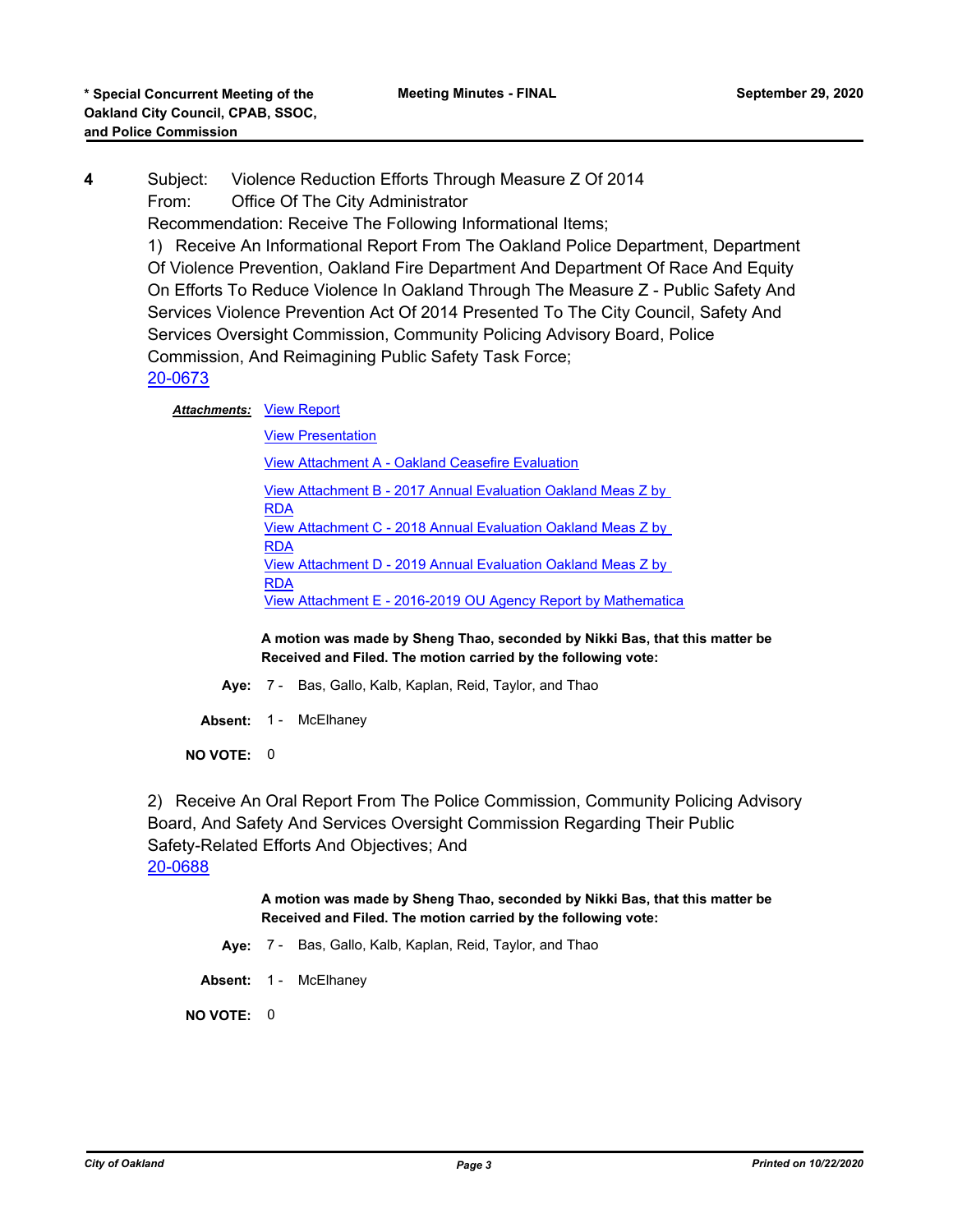3) Receive An Oral Report Regarding The Objectives And Timeline Of The Newly Established Reimagining Public Safety Task Force, From The Task Force Co-Chairs And Co-Facilitators

# [20-0689](http://oakland.legistar.com/gateway.aspx?m=l&id=/matter.aspx?key=31671)

*Attachments:* [View Oral Report](http://oakland.legistar.com/gateway.aspx?M=F&ID=eddd32e0-a5d8-4fa1-8280-738e8491cd6a.pdf)

**A motion was made by Sheng Thao, seconded by Nikki Bas, that this matter be Received and Filed. The motion carried by the following vote:**

**Aye:** 7 - Bas, Gallo, Kalb, Kaplan, Reid, Taylor, and Thao

Absent: 1 - McElhaney

**NO VOTE:** 0

**2** Approval Of The Draft Minutes From The Council Meeting Of April 30, 2019 [20-0655](http://oakland.legistar.com/gateway.aspx?m=l&id=/matter.aspx?key=31638)

#### *Attachments:* [View Report](http://oakland.legistar.com/gateway.aspx?M=F&ID=8e0c06d7-4142-4bf5-831b-2a5113763f00.pdf)

**A motion was made by Loren Taylor, seconded by Larry Reid, that this matter be Approved. The motion carried by the following vote:**

- **Aye:** 7 Bas, Gallo, Kalb, Kaplan, Reid, Taylor, and Thao
- Absent: 1 McElhaney
- **NO VOTE:** 0

#### **OPEN FORUM / CITIZEN COMMENTS (Time Available: 15 Minutes)**

*There were 2 speakers on this item*

## **Adjournment**

*There being no further business, and upon the motion duly made, the Special Concurrent Meeting of the Oakland City Council, CPAB, SSOC, and Police Commission adjourned the meeting at 9:51p.m.*